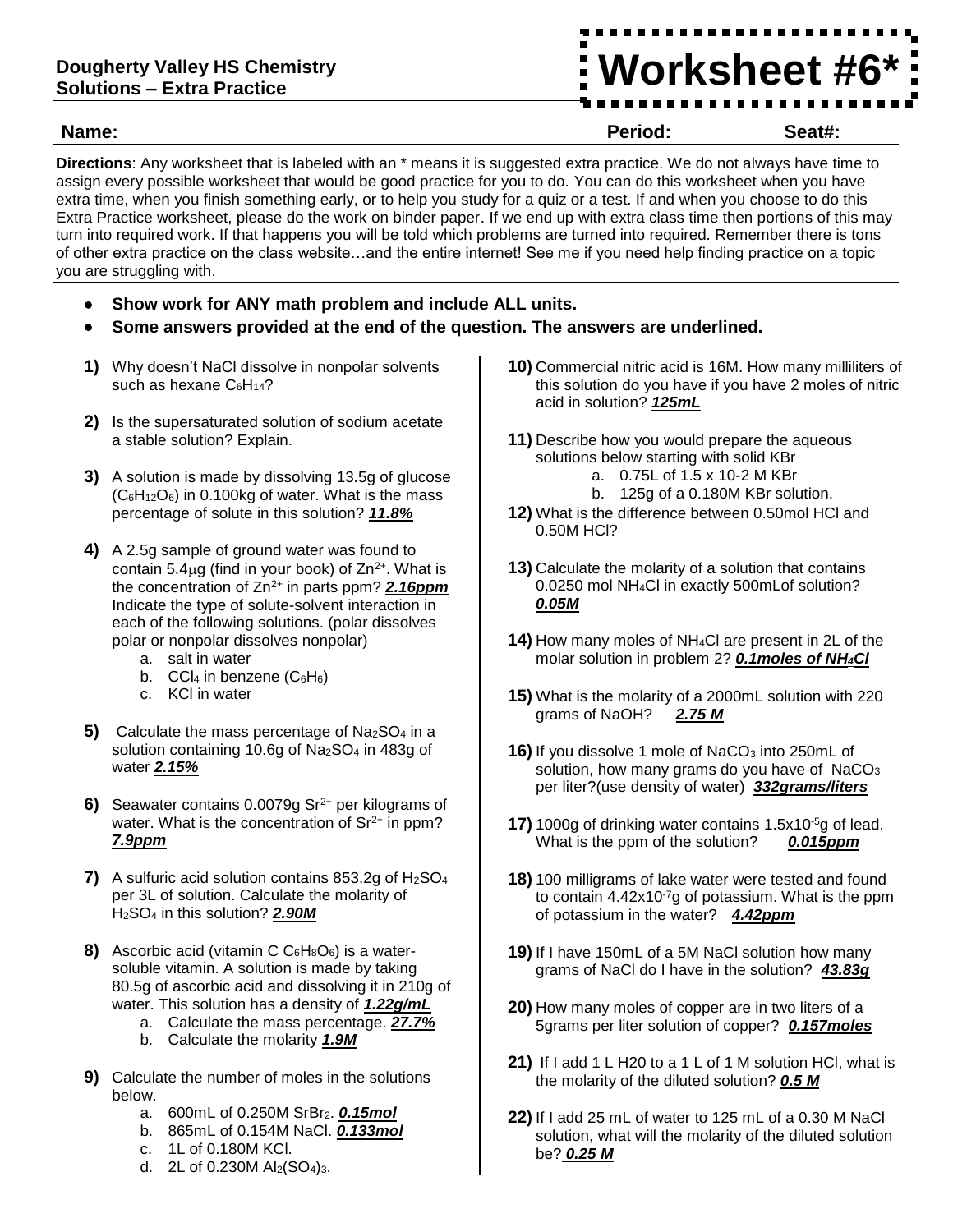- **23)** If I add water to 200 mL of a 0.15 M NaOH solution until the final volume is 300 mL, what will the molarity of the diluted solution be? *0.1 M*
- **24)** How much 0.05 M HCl solution can be made by diluting 250 mL of 10 M HCl? *50000 mL or 50 L*
- **25)** I have 345 mL of a 1.5 M CaCl2 solution. If I boil the water until the volume of the solution is 250 mL, what will the molarity of the solution be? *2.07 M*
- **26)** How much water would I need to add to 500 mL of a 2.4 M MgCl2 solution to make a 1.0 M solution? *1.2 L*
- **27)** If I leave 750 mL of 0.50 M sodium chloride solution uncovered on a windowsill and 150 mL of the solvent evaporates, what will the new concentration of the sodium chloride solution be? *0.625 M*
- **28)** Calculate the volume to which 500mL of 0.02M copper sulfate solution must be diluted to make a new concentration of 0.001M. *10000 mL or 10 L*

# WORD SEARCH

- **Fill in the blanks and find the keywords in the word search.**
- **Words can be written left to right, right to left, up to down, down to up.**
- **There are common letters.**
- **Find the hidden sentence that is composed of unused letters.**

| C            | $\circ$      |             | N C E N T R A T                              |              |             |             |             |              |                | <b>E</b>     | D              |
|--------------|--------------|-------------|----------------------------------------------|--------------|-------------|-------------|-------------|--------------|----------------|--------------|----------------|
| $\mathsf{N}$ | T.           | S           | O L                                          |              | V E N T     |             |             |              | H              | N            | $\blacksquare$ |
| $\circ$      | E            | S —         |                                              |              | O E L L U T |             |             |              | $\overline{1}$ | D            | S              |
| L            | $\circ$      | N           | W C H                                        |              |             |             | $B \quad 1$ | $\mathsf{C}$ | E              | $\circ$      | <sub>S</sub>   |
| T            | H            |             | D Y T                                        |              |             | $O \quad 1$ | H           | U            | T              | $\top$       | O              |
| A            | - N          |             | $\blacksquare$ $\blacksquare$ $\blacksquare$ |              | R E         | $C$ $E$     |             | D            | U              | H            | L.             |
| Z —          | $\mathsf{A}$ | L           | L,                                           |              | O Y S A I   |             |             |              | L.             | E            | U              |
| $\mathbf{L}$ | S —          |             | $U \cup$                                     | $\mathsf{L}$ | N I T       |             |             | $\mathsf{C}$ | $\circ$        | R            | T              |
| N            | H            | T           | E                                            | $\mathsf{Y}$ | M           |             | $M \cup I$  | S            | S.             | M            | $\blacksquare$ |
| $\circ$      | T.           | E.          | R T                                          |              | P           | O L         |             | $\mathsf{A}$ | R              | $\mathbf{I}$ | O              |
| $\mathbf{L}$ | A            | $\mathsf Q$ | U                                            | E.           | $\circ$     |             | U S         | Y -          | Y              | C            | N              |

The component in smaller proportion is called **…………..**

the compound in larger amount is called **…………..**.

**…………..solution** is any solution having water as solvent

An **…………..**is a homogeneous solution of two or more elements, including at least one metal.

**…………..**is the mixing of a solute in a solvent.

Any process, producing ions, is called **…………..**.

Liquids, mix in all proportion, are called **…………..**

**…………..**solutes dissolve in polar solvents.

Exothermic process produces **…………..**energy

**…………..**process absorbs heat energy

A solution which conducts electricity is called **…………..**

Solutions that contain relatively large amount of solute are called **…………..**

Solutions that contain relatively small amount of solute are called **…………..**.